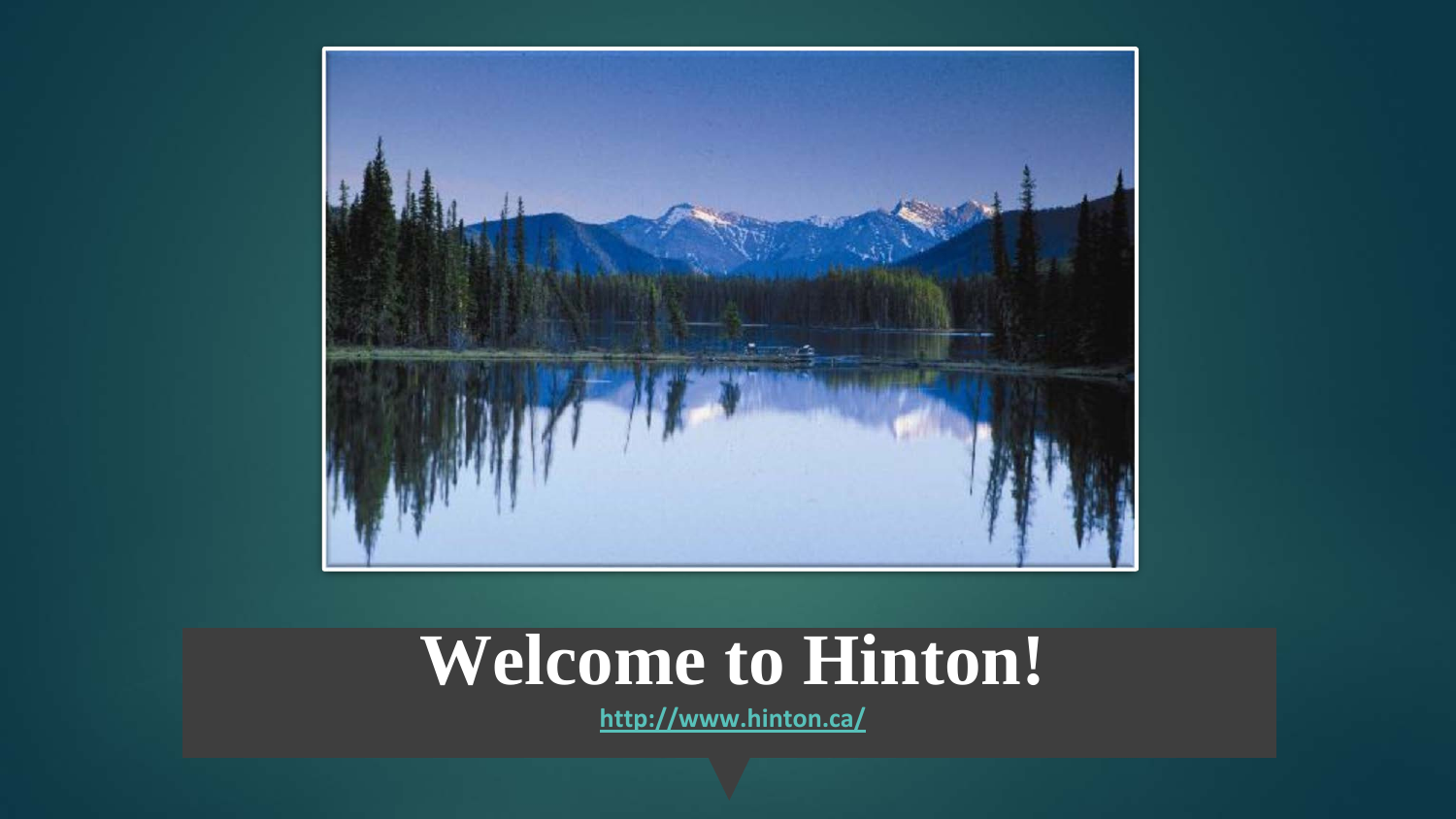



 $\sum$ 

### **Location**

 $\geq$  288 km (3 hrs) from Edmonton  $\geq$  336 km (4  $\frac{1}{2}$  hrs) from Grande Prairie  $\triangleright$  529 km (5  $\frac{1}{2}$  hrs) from Calgary

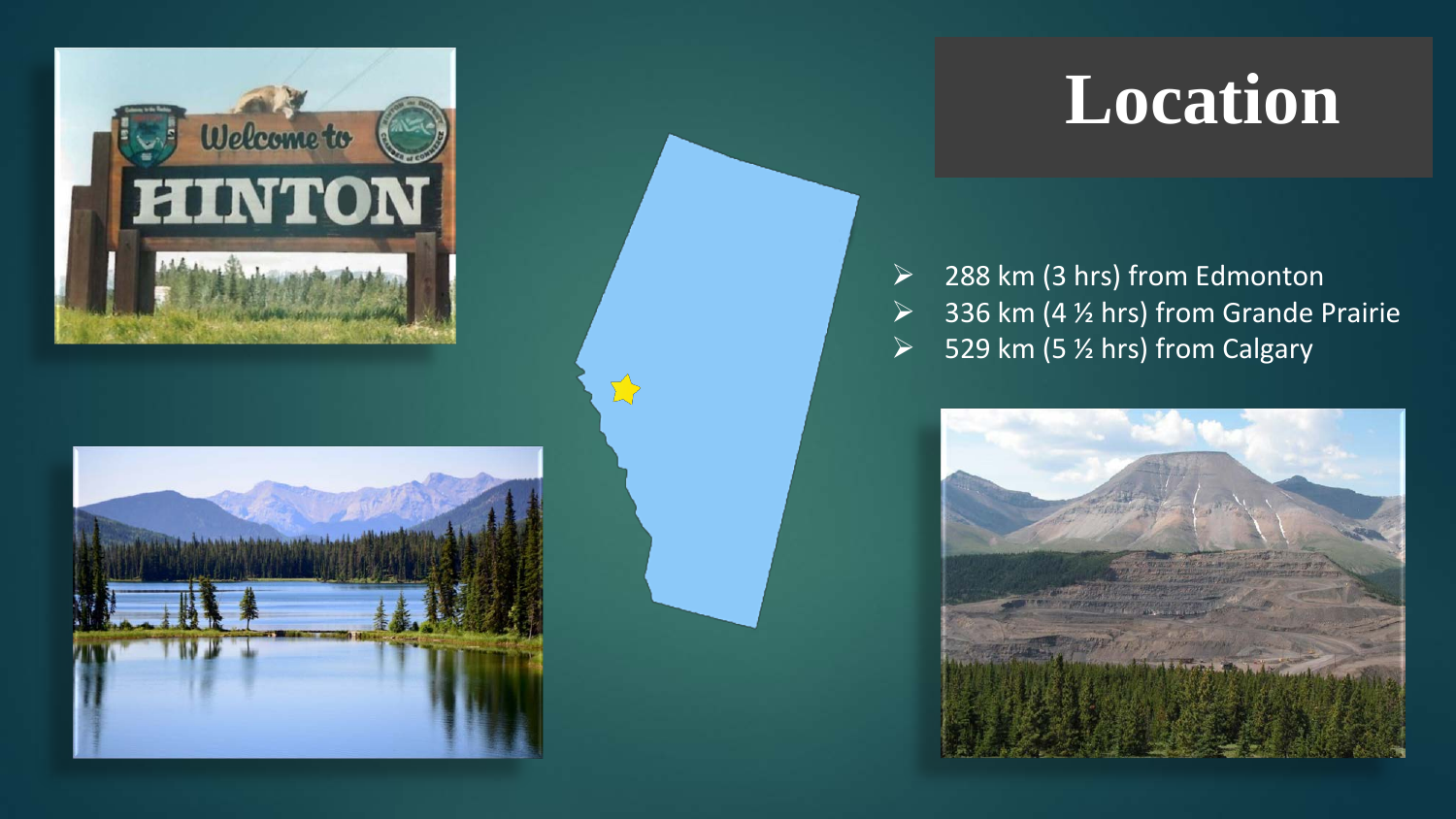

## **Town of Hinton**

- $\triangleright$  Population: 9,882
- $\triangleright$  Median age: 37.2
- $\geq$  10.8% of population 65+
- $\triangleright$  Economic Base:
	- o Coal & Natural Gas
	- o Forestry
	- o Tourism
- $\triangleright$  Home of the Wild Mountain Music Festival
- $\triangleright$  Gateway to the Rockies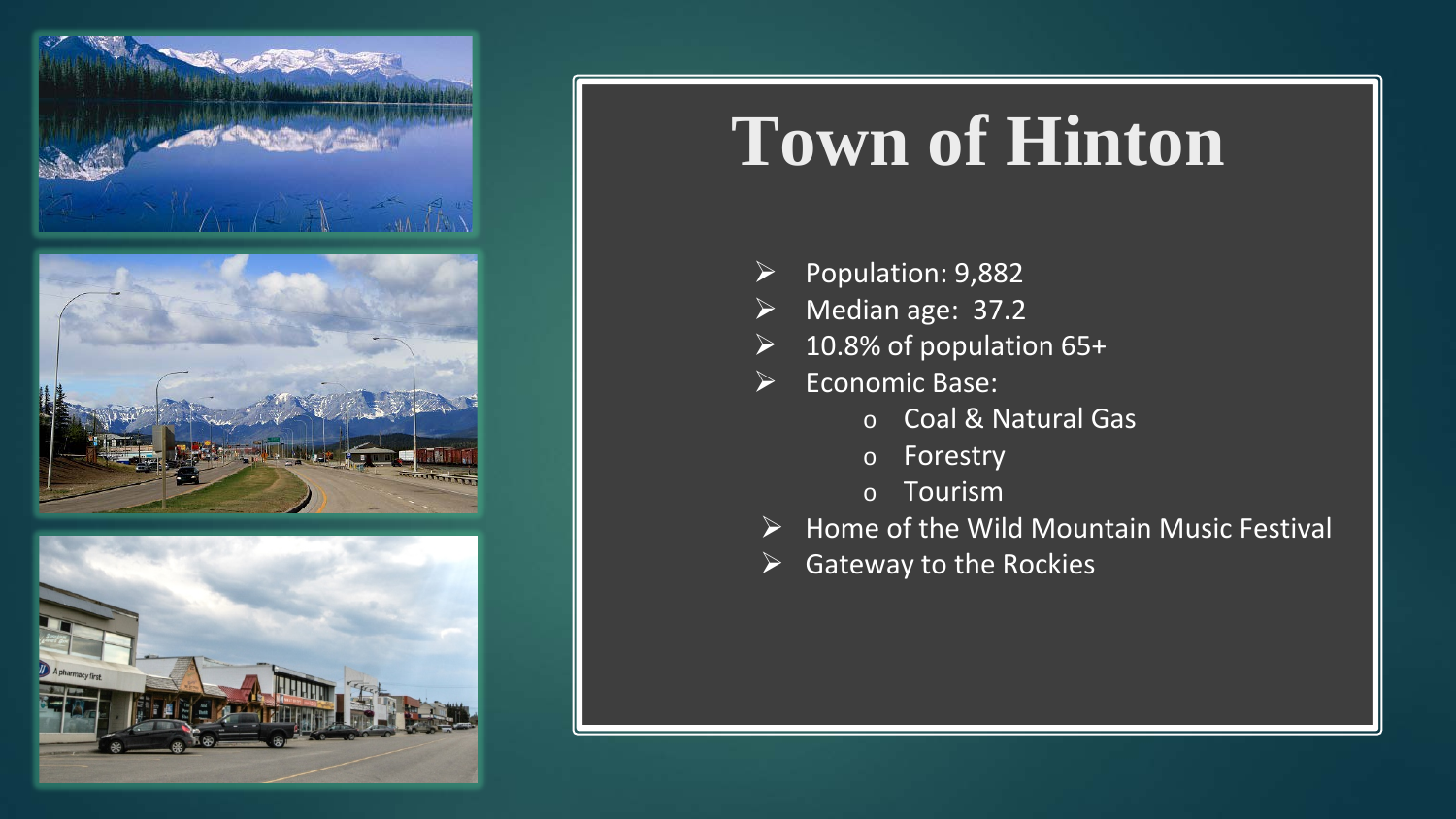### **Yellowhead County**



- $\triangleright$  Population: 10,995
- Median Age: 43
- $\geq 15.6\%$  of population 65+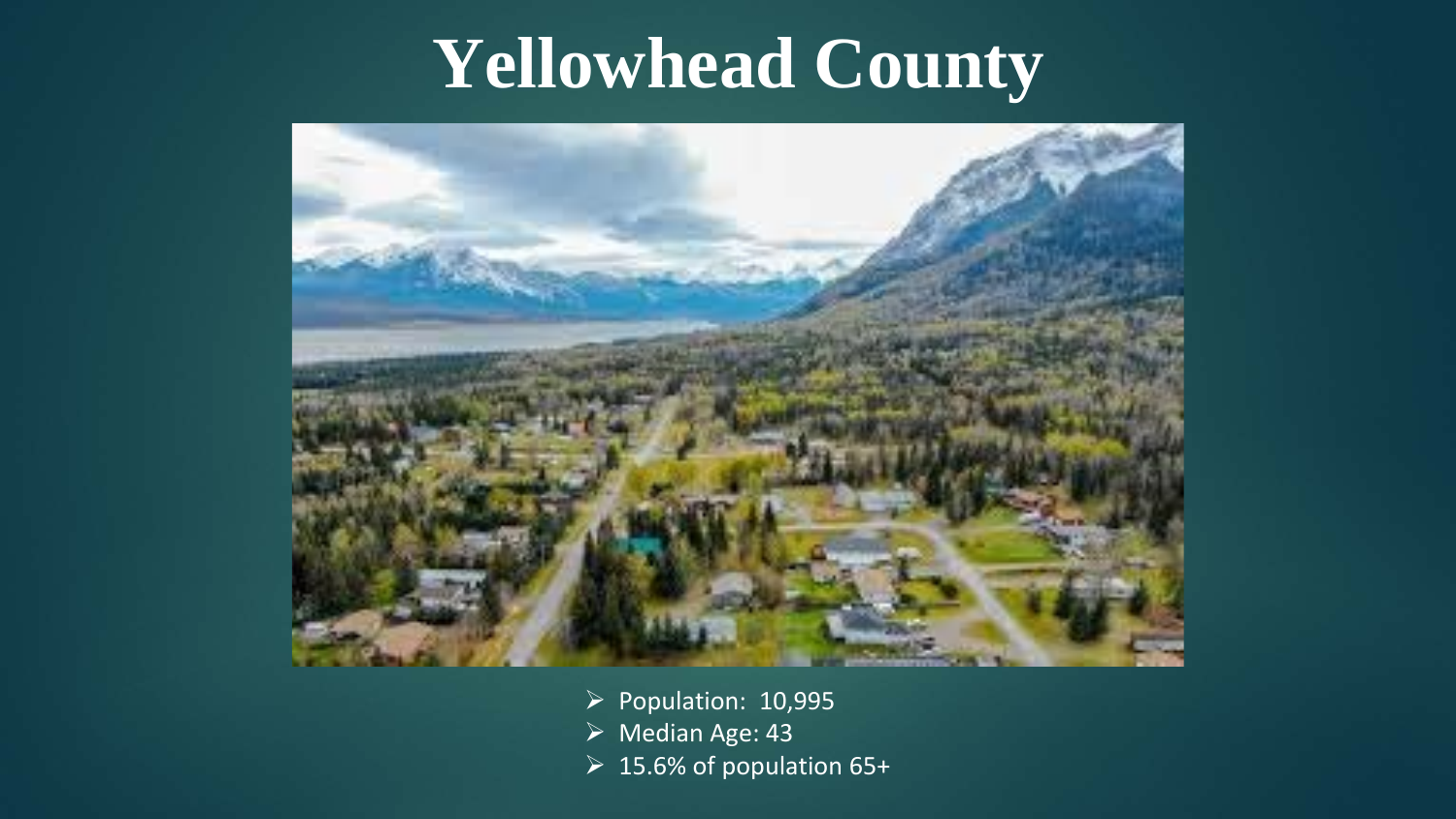







#### $\triangleright$  ATVing

- $\triangleright$  Beaver Boardwalk
- $\triangleright$  Golfing
- $\triangleright$  Mountain Biking
- $\triangleright$  Walking & Hiking
- $\triangleright$  Luge Sledding
- ▶ Cross Counrty Skiing
- $\triangleright$  Fishing

## **Recreation**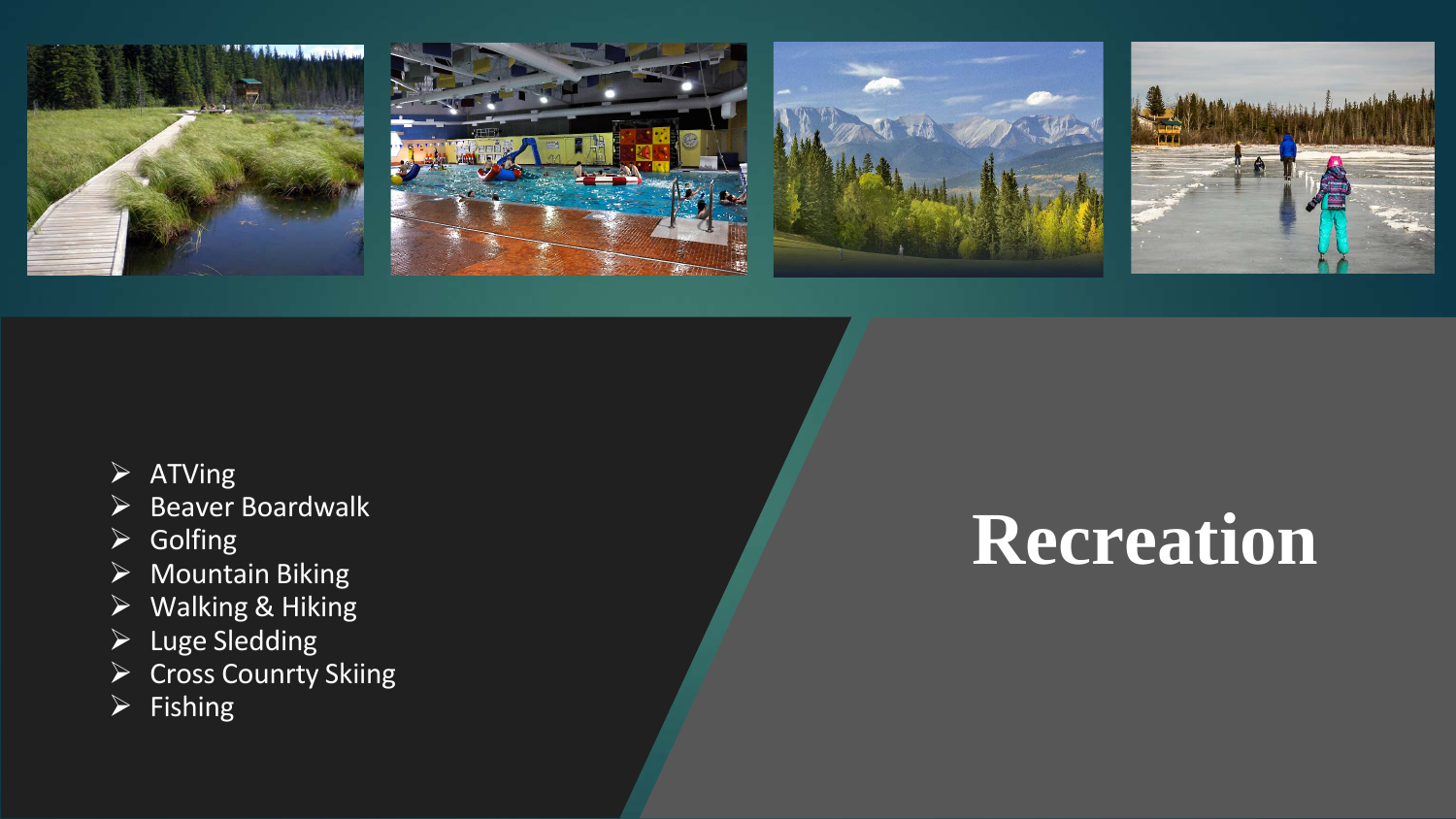# **Hinton Healthcare Centre (Hospital)**

1280 Switzer Dr Hinton, AB T7V 1V2 (780) 865-3333

- $\triangleright$  24-Hour active emergency
- $\triangleright$  17 Active treatment beds, 1 respite
- $\geq$  26 Nursing home beds
- $\triangleright$  Obstetrics: 325 deliveries/year
- $\triangleright$  Diagnostic imaging
- $\triangleright$  Laboratory
- $\triangleright$  AADAC
- $\triangleright$  Community health services
- $\triangleright$  Family counselling
- $\triangleright$  Mental health services
- $\triangleright$  Home care
- $\triangleright$  Gastroscopy
- $\triangleright$  Stress test program
- $\triangleright$  Colonoscopy
- $\triangleright$  Cardiac rehabilitation program
- $\triangleright$  Community cancer centre
- General Surgery
- $\triangleright$  Gynecology

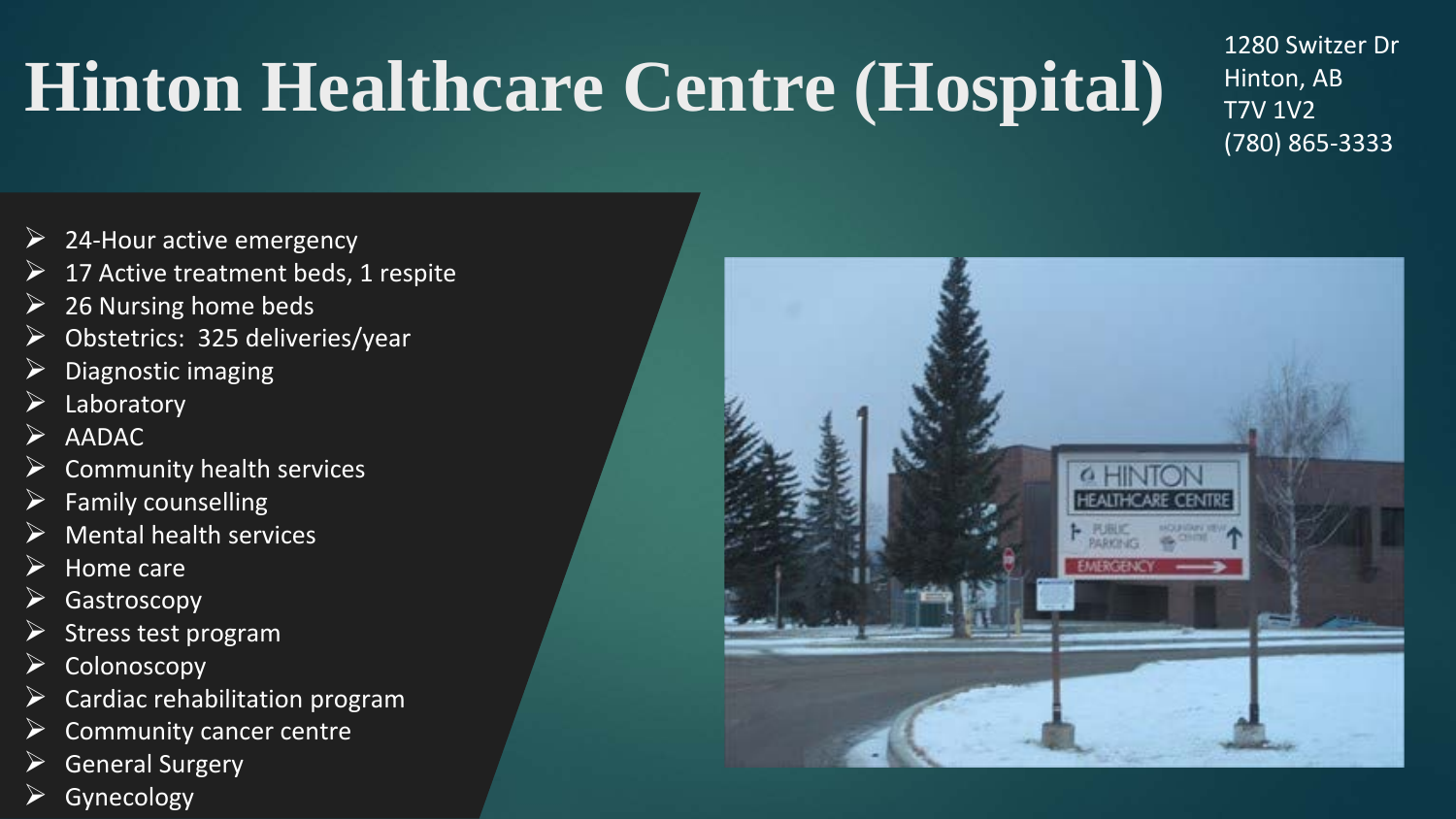## **Hinton Health Care Centre Health Programs**

#### Specialists:

- $\triangleright$  Internal Medicine (visiting)
- Cardiology (visiting)
- Obstetrics/Gyn (visiting)
- Orthopedics (visiting)
- **Psychiatry**
- Pediatrics (visiting, pediatric respirologist)
- Radiology
- **Surgery**
- Neurologist (visiting)
- Nephrologist (visiting)